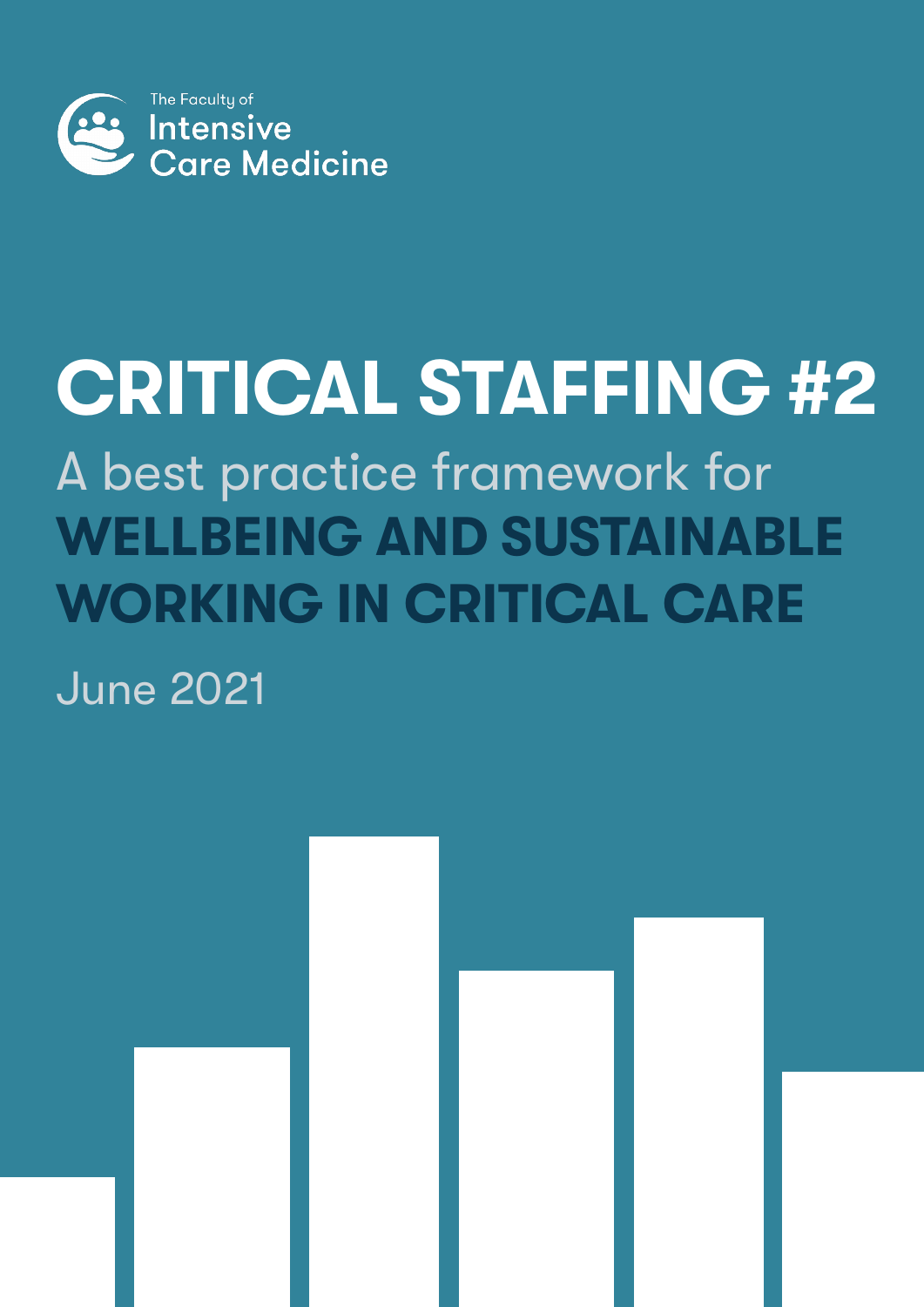# **What is the Critical Staffing series and who are they for?**

The Critical Staffing series brings together recognised and practical 'Best Practice Frameworks' on staffing. The frameworks have been produced to guide commissioners, hospital management and Critical Care teams on how to ensure they have developed safe, effective and sustainable staffing in Critical Care. It is also a reference for individuals from across the multidisciplinary workforce as to what they might expect from their directorate and employer.

The response of Critical Care services and staff to the public health threat of Covid has necessitated unprecedented changes to staff working. The effects on staff's mental and physical health and their emotional wellbeing are increasingly apparent. Critical Care services need to be engaged in mitigating the longer-term impact of necessary emergency responses. From the Faculty report *'Voices from the [Frontline'](https://www.ficm.ac.uk/sites/default/files/voices_from_the_frontline_of_critical_care_medicine.pdf)* (November 2020), it is clear what the stressors were, and how some people and departments met them; we hope this document provides a route out of the situation many may find themselves in, as well as colleagues and multidisciplinary team members. There is a specific section in this report aimed at post Covid recovery. The principles are the same pre-Covid as post Covid but the pandemic has dramatically highlighted the need to look after staff wellbeing. Staff that are not well cared for and looked after, are more likely to leave; poorly responsive departments to individual's needs will struggle with recruitment as well as retention.

# **What is Critical Staffing #2 covering?**

Critical Staffing #2: A best practice framework for wellbeing and sustainable working in Critical Care brings together best practice ways to provide a better employee experience with particular reference to the intensive care medical workforce.

The overall aim is to improve job satisfaction, work-based wellbeing, sustainability, retention and performance. It offers advice on how to make your Critical Care unit, and the wider hospital an attractive place to work; somewhere staff can thrive, whilst also taking into context the increasing demands on capacity, ageing workforce, changing demographics and expectations of the workforce.

A great deal has been written on wellbeing, much of it focused on individual level responses and solutions. We have tried to provide key areas where you might like to concentrate your practical efforts to begin with.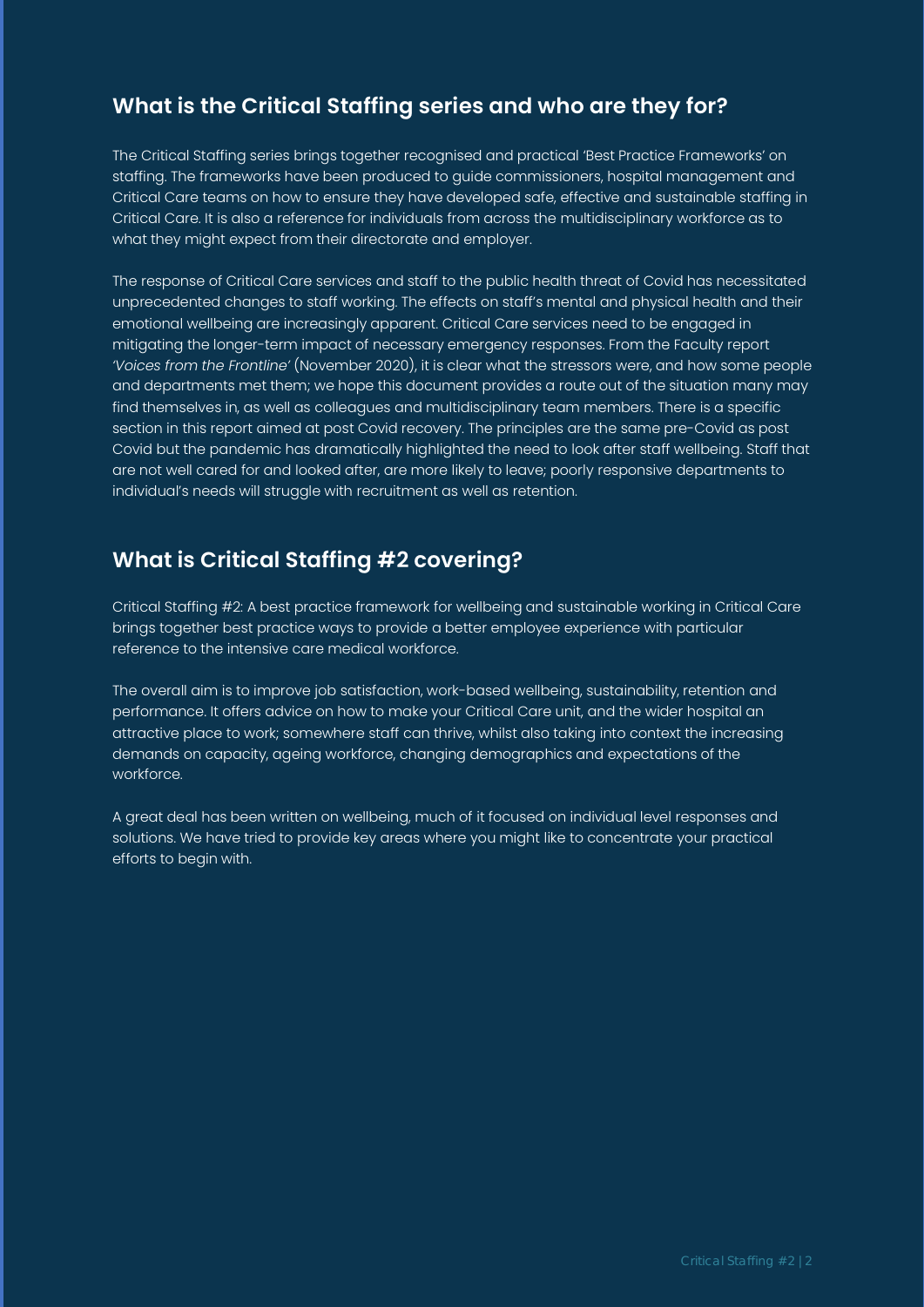## **CONTENTS**

| Introduction: Why this is an essential work plan for every unit |                                                             |     |  |
|-----------------------------------------------------------------|-------------------------------------------------------------|-----|--|
| <b>Executive protocols</b>                                      |                                                             |     |  |
|                                                                 | <b>Existing Standards and Best Practice Recommendations</b> | 6   |  |
|                                                                 | Standards: Across healthcare                                | 6   |  |
| 2.                                                              | <b>Standards: Specific to Critical Care</b>                 | 6   |  |
| 3.                                                              | Primary prevention ideas: An individual's wellbeing         | 8   |  |
| 4.                                                              | Primary prevention ideas: Department culture and wellbeing  | 10  |  |
| 5.                                                              | Secondary interventions that can be provided when needed    | 12. |  |
| 6.                                                              | Workforce Recovery Post COVID                               | 13  |  |
| Useful resources / References                                   |                                                             |     |  |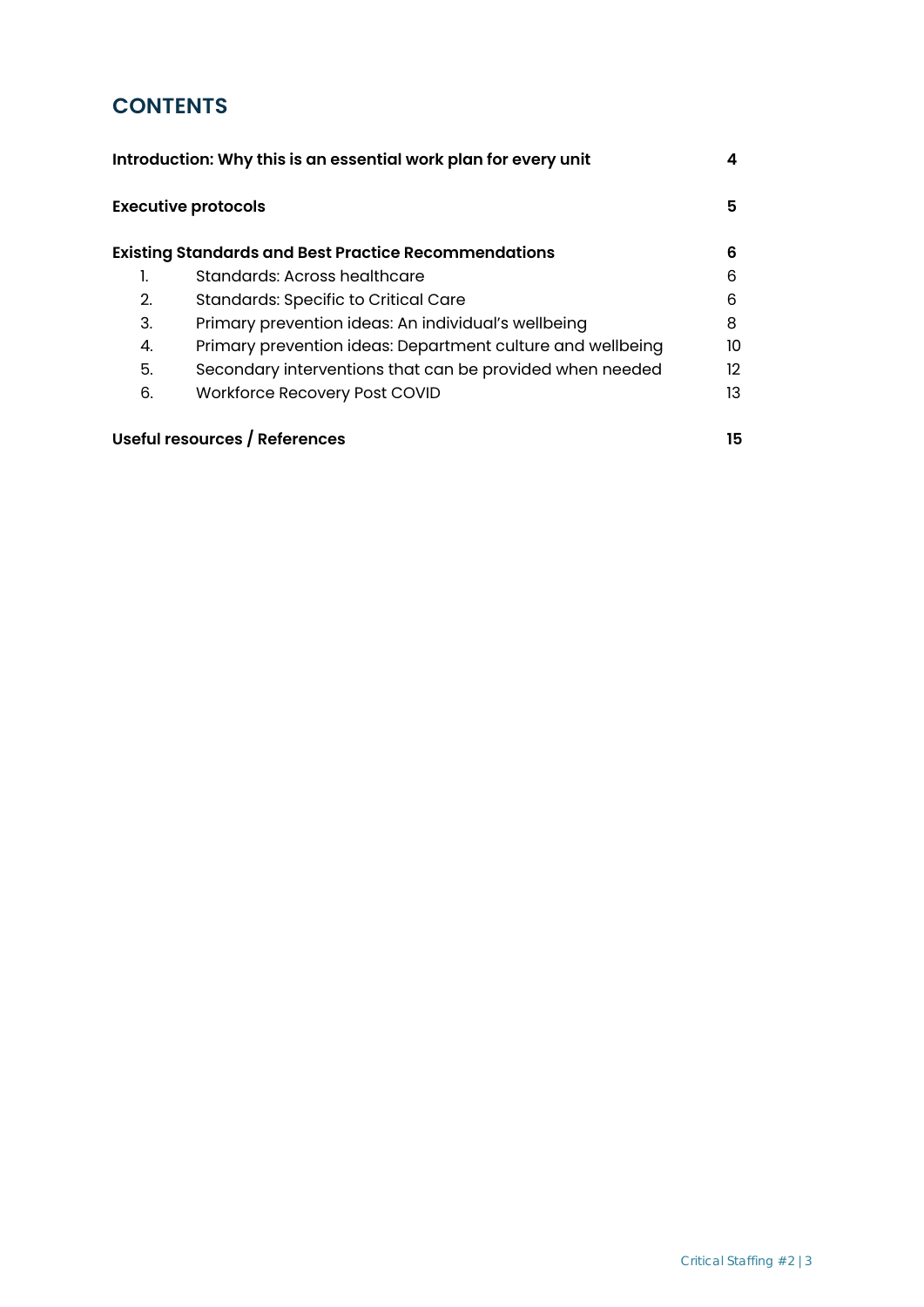# <span id="page-3-0"></span>**INTRODUCTION: WHY THIS IS AN ESSENTIAL WORK PLAN FOR EVERY UNIT**

## "**Critical Care's most precious resource is its staff."**

There is an ever-increasing demand for Critical Care as societal and professionals' expectations increase referrals, as patient frailty increases length of Critical Care stay, and where Critical Care's successes in achieving survival in ever more patient groups are recognised. Even before the SARS CoV 2 pandemic, Critical Care demands were expected to rise by 4% per annum (ICNARC data).

Covid-19 has put Critical Care services and its staff in the centre of the NHS response. With escalating demand and scrutiny comes increasing pressure, worsened by constraints to our staffed UK bed capacity. If our jobs appear unremitting, unrewarding, and unsustainable to the potential Critical Care workforce of the future, then in a competitive workforce environment we will fail to recruit in sufficient numbers.

Before the Covid pandemic, one third of NHS staff reported having felt unwell due to work related stress[i](https://www.nhsemployers.org/retention-and-staff-experience/health-and-wellbeing/taking-a-targeted-approach/taking-a-targeted-approach/stress-and-its-impact-on-the-workplace) . If we do not sustain our staff's wellbeing, and do not provide the necessary opportunities for individuals to develop to their maximum potential, then we will not retain staff.

We need to promote a positive work-based experience, and prevent the development of work related psychological injury or illness. This requires the allocation of resources to protect all our staff in a highly pressurised environment, and thereby continue to provide the multidisciplinary service. There are considerable departmental risks in failing to address these issues: increased sickness, unhappy staff, inability to staff necessary capacity, increase in bank, agency and locum costs, complaints etc.

The *[Guidelines](https://www.ficm.ac.uk/sites/default/files/gpics-v2.pdf) for the Provision of Intensive Care Services 2* (GPICS v2) lays out expected standards, and recommendations in Chapter 3.9 'Staff Support' (pg. 102-104). This document expands on GPICS v2 to provide additional help to individuals and units, informed by evidence of the impact of responding to waves of the SARS CoV 2 pandemic.

We recommend 3 key overarching principles for all Critical Care units:

#### **1. Encourage accessible leadership**

Good leadership is an essential resource to mitigate the demands of work. Leaders should ensure they prepare staff with the information they need to manage expectations, and are proactive, visible members of the team 'on the shop floor'.

#### **2. Engage your workforce at every opportunity**

Engagement is the opposite to burnout. Staff who are on board and feel a sense of belonging will drive the whole workplace forward.

#### **3. Do not be tokenistic in wellbeing resources**

Design wellbeing into work patterns and recognise what staff are going through working during Covid. For example, a better designed work schedule and rota will provide more gains than a once-a-year wellbeing day, or placing posters on the unit.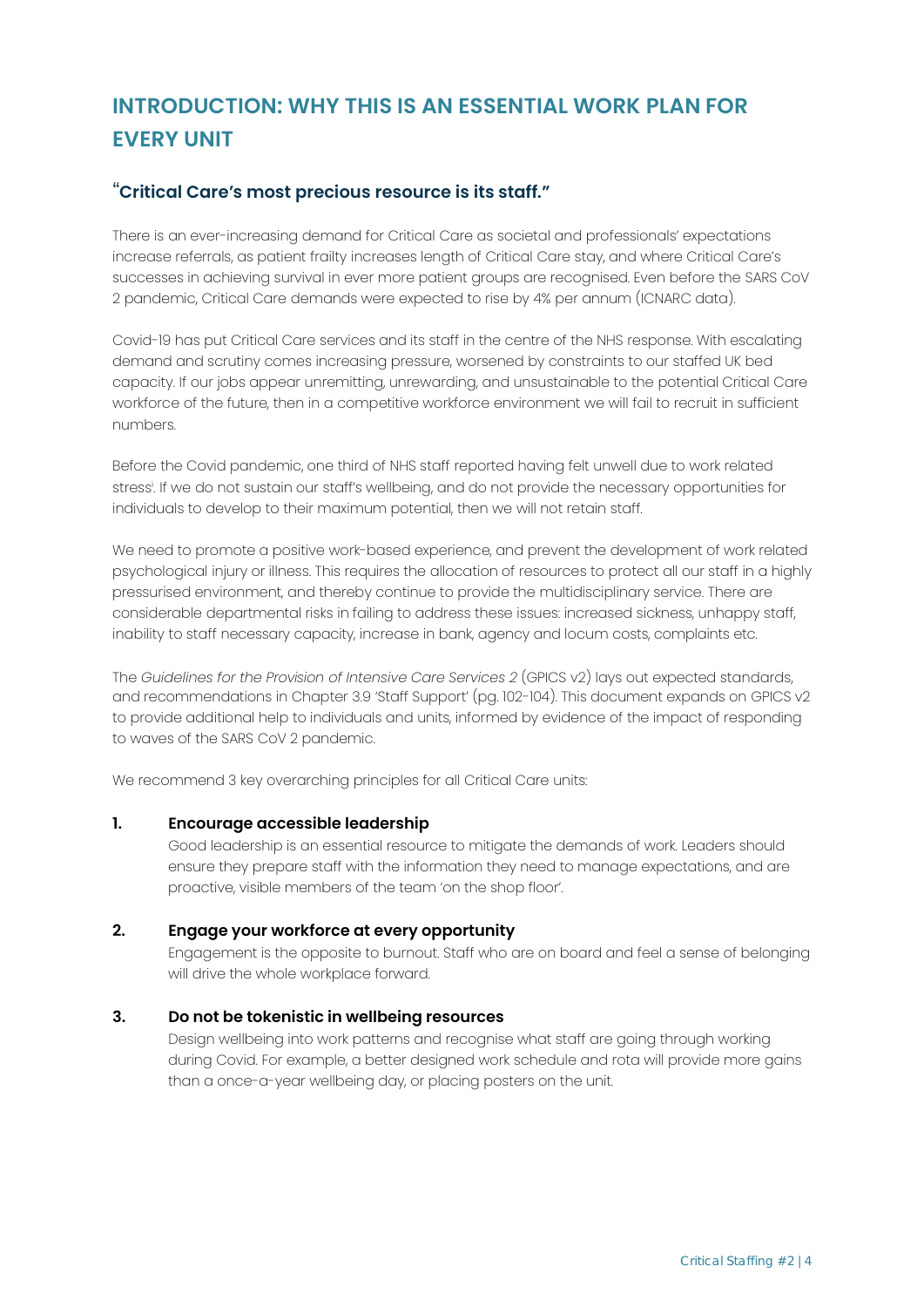# <span id="page-4-0"></span>**Executive Protocols**

#### **What is an executive protocol?**

An executive protocol frames the standards, recommendations, prevention techniques and interventions into a succinct checklist so you can check that you are managing the risks with due diligence. Protocols can be used at managerial level, and also for individual employees in the Critical Care team to identify their own risks. If the answer to the questions below is "No" then steps need to be taken to address the deficit and implement necessary changes.

| <b>PROTOCOL FOR DIRECTORS, MANAGERS AND COMMISSIONERS OF CRITICAL CARE</b>                                                                                |                              |  |
|-----------------------------------------------------------------------------------------------------------------------------------------------------------|------------------------------|--|
| <b>Consideration</b>                                                                                                                                      | <b>Management/Mitigation</b> |  |
| Are you adhering to the UK Health and Safety Executive<br>standards on planning for primary preventions? (UK HSE)                                         | Yes/No                       |  |
| Does your unit have a policy in place to support staff<br>engagement and retention? (GPICS v2)                                                            | Yes/No                       |  |
| Do you have clearly identified induction and escalation<br>policies for all staff groups? (GPICS v2)                                                      | Yes/No                       |  |
| Do you have a process to keep staff informed about<br>changes that affect them? (best practice)                                                           | Yes/No                       |  |
| Do you have a process to allow staff to suggest ideas and<br>consider putting them into practice regarding team<br>wellbeing and support? (best practice) | Yes/No                       |  |

| <b>PROTOCOL FOR CRITICAL CARE TEAM MEMBERS</b>                                                                                                                                                   |                       |
|--------------------------------------------------------------------------------------------------------------------------------------------------------------------------------------------------|-----------------------|
| <b>Consideration</b>                                                                                                                                                                             | Your approach to this |
| Do you know if your unit is adhering to the UK Health and<br>Safety Executive standards on planning for primary<br>preventions? (UK HSE)                                                         | Yes/No                |
| Are you aware of your unit's policy to support staff<br>engagement and retention? (GPICS v2)                                                                                                     | Yes/No                |
| Did you have a clear induction or escalation plan? Do your<br>unit colleagues? (GPICS v2)                                                                                                        | Yes/No                |
| Are you kept abreast of changes that will impact you? If<br>not, is there a process in place for doing so that is not being<br>utilised? (best practice)                                         | Yes/No                |
| Are you given opportunities to suggest ideas that may<br>improve staff support and wellbeing? If not, is there a<br>process in place for doing so that is not being utilised?<br>(best practice) | Yes/No                |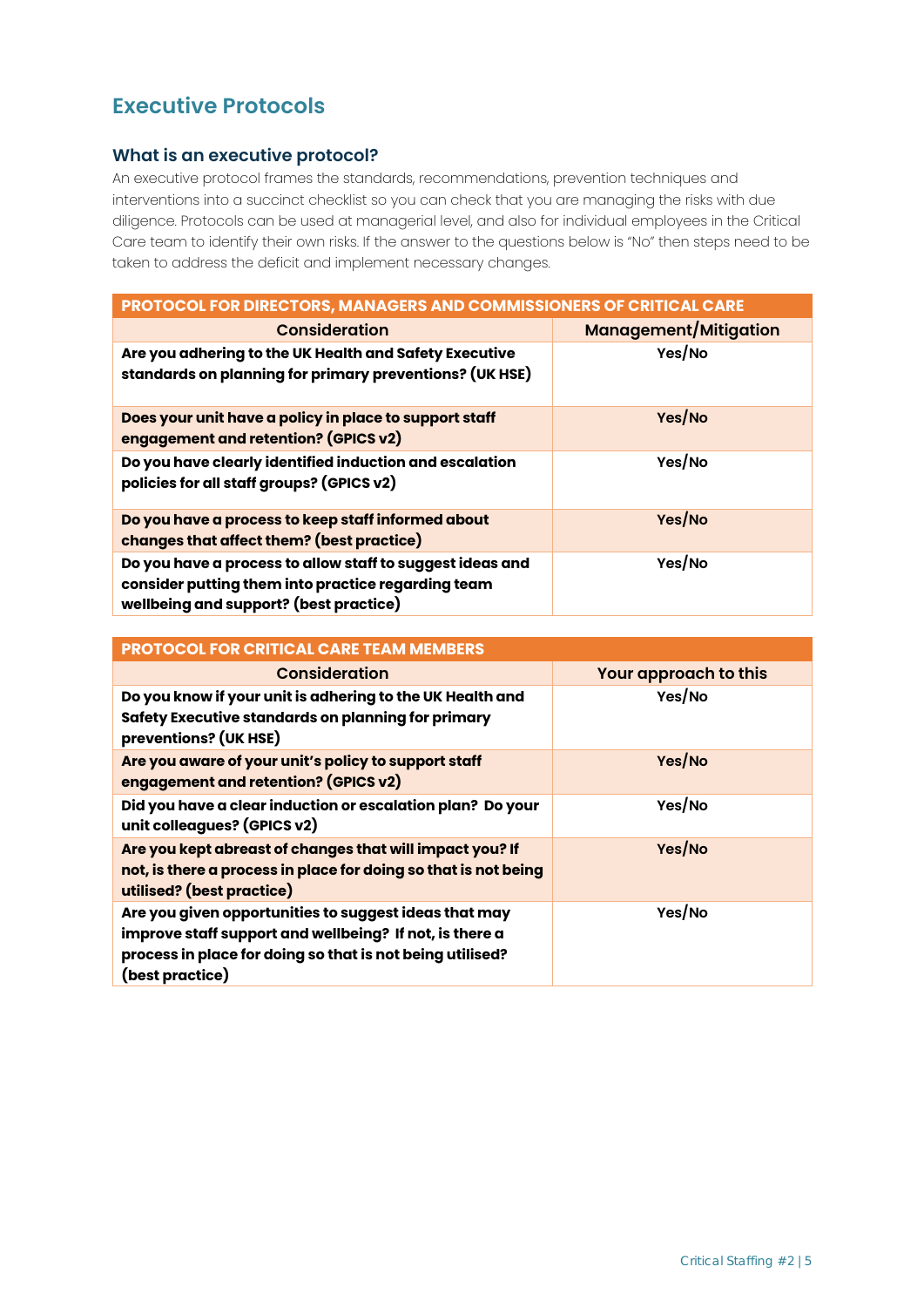## <span id="page-5-0"></span>**EXISTING STANDARDS AND BEST PRACTICE RECOMMENDATIONS**

## **1. STANDARDS: ACROSS HEALTHCARE**

The UK Health and Safety Executive considers it an organisational responsibility to modify factors that impact on work-related stress. Factors resulting in stress in the workplace are; demands, lack of control, inadequate support, poor relationships, poorly defined roles and change[ii](https://www.hse.gov.uk/stress/standards/) . Standards have been identified as those with a directly identified patient safety linkage, and recommendations are those that support the delivery of one of the five Institute for Healthcare Improvement (IHI) recommendation[siii.](http://www.ihi.org/resources/Pages/IHIWhitePapers/LeadershipGuidetoPatientSafetyWhitePaper.aspx)

- 1. Physical and psychological safety
- 2. A meaning and purpose to the individual's role
- 3. A degree of choice and autonomy regarding the conduct of the work
- 4. An environment that provides camaraderie
- 5. An environment that promotes teamwork, fairness and equity

Interventions can be considered as primary (preventative of problems and enhancing experience), secondary (interventions to stop issues as they arise) or tertiary (interventions to resolve issues that have arisen). The Health and Safety Executive strongly advises a focus on primary prevention.

# **2. STANDARDS: SPECIFIC TO CRITICAL CARE**

In addition, experts within Critical Care have provided consensus standards for intensive care units via GPICS 2, as summarised in the table below.

| <b>GPICS 2 STANDARDS</b>                                                                                                                                   | <b>EXAMPLES INFORMED BY COVID EXPERIENCES</b>                                                                                                                                                                                                                                                                                                                                                                                                                                                   |
|------------------------------------------------------------------------------------------------------------------------------------------------------------|-------------------------------------------------------------------------------------------------------------------------------------------------------------------------------------------------------------------------------------------------------------------------------------------------------------------------------------------------------------------------------------------------------------------------------------------------------------------------------------------------|
| All units must have policies in place<br>to support staff engagement and<br>retention                                                                      | The production of a regular directorate newsletter that<br>$\bullet$<br>includes all MDT member groups with their input.<br>Exit interviews should be conducted by the directorate<br>$\bullet$<br>manager and clinical lead with all permanent staff<br>members who leave to pick out key areas to improve<br>staff retention.<br>Facilitate exchange between staff groups and celebrate<br>$\bullet$<br>staff contributions across the Critical Care team,<br>including any redeployed staff. |
| Induction and escalation policies<br>must be clearly identified for all staff<br>groups                                                                    | An induction pack for all new starters in the directorate<br>$\bullet$<br>with specific MDT sections that are regularly updated by<br>the MDT.                                                                                                                                                                                                                                                                                                                                                  |
| 100% of new staff must receive a job-<br>specific induction to the unit                                                                                    | The unit induction should include how the managerial<br>$\bullet$<br>structures work in the department $-$ a 'who to go to for<br>what' approach.                                                                                                                                                                                                                                                                                                                                               |
| Workplace equity within staff groups<br>must be transparent (e.g. rostering,<br>annual leave policies, job plans).<br>Staff must be aware of the policies. | Fair, open and transparent career progression for both<br>$\bullet$<br>internal and external applicants for any posts in the<br>directorate.                                                                                                                                                                                                                                                                                                                                                    |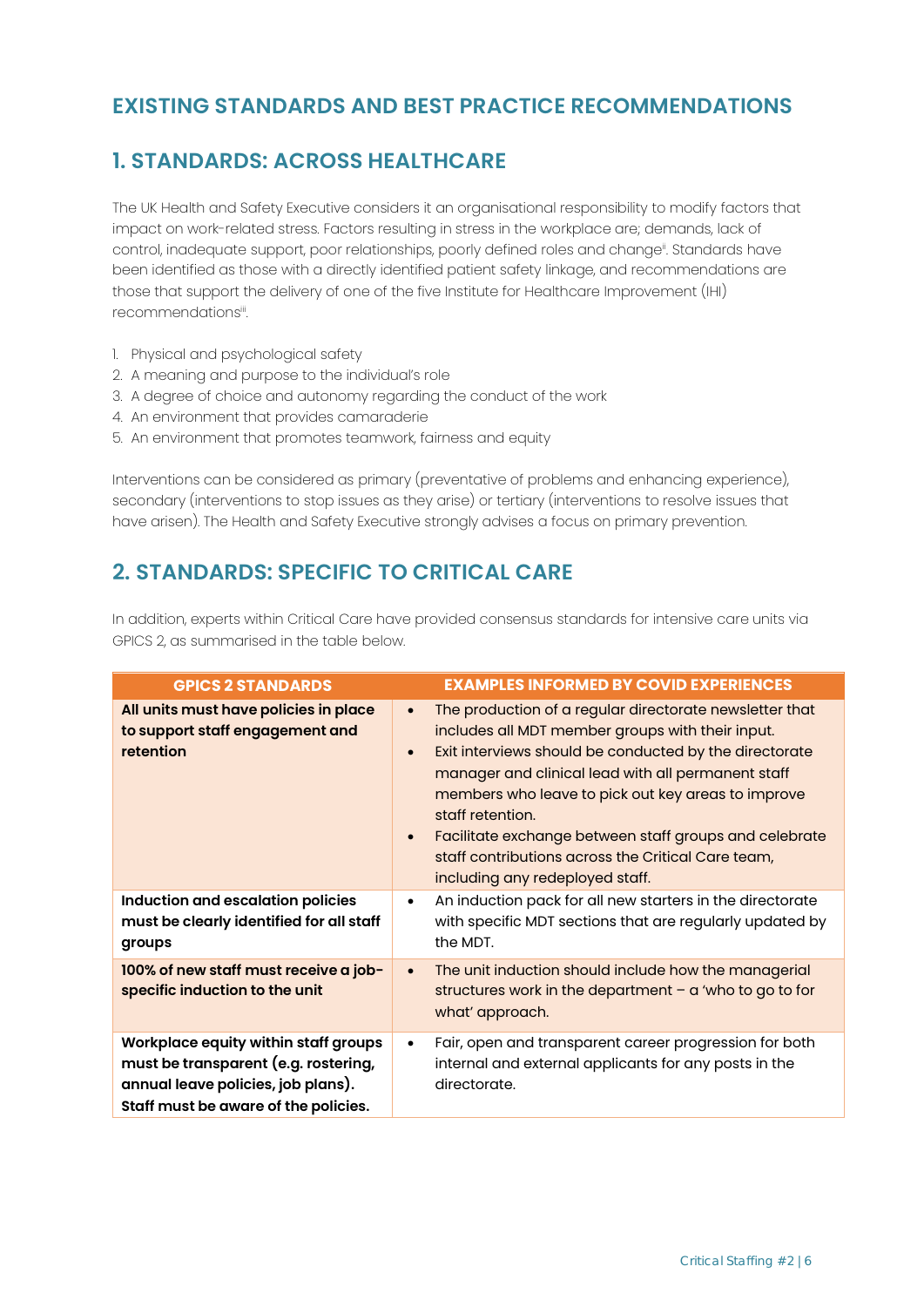| Staff well-being is an organisational<br>priority. Units must monitor, and<br>regularly review metrics of staff<br>wellbeing as quality indicators (e.g.<br>sickness rates).                                                           | Annual staff satisfaction survey to all members of the<br>$\bullet$<br>MDT.<br>Sickness rates should be reviewed at least annually. Is<br>$\bullet$<br>there something that can be addressed to reduce<br>sickness rates and improve the return to work?<br>Is there an appropriate policy in place for staff and family<br>$\bullet$<br>testing in cases of Covid? Are staff aware of the policy?                         |
|----------------------------------------------------------------------------------------------------------------------------------------------------------------------------------------------------------------------------------------|----------------------------------------------------------------------------------------------------------------------------------------------------------------------------------------------------------------------------------------------------------------------------------------------------------------------------------------------------------------------------------------------------------------------------|
| All staff must have opportunities for<br>personal development reviews<br>including annual appraisals                                                                                                                                   | Annual job planning for consultants and Personal<br>$\bullet$<br>Appraisal and Development Review (PADRs) provide the<br>opportunity for the individual, but also Directorate<br>management to improve staff engagement                                                                                                                                                                                                    |
| All staff working in Critical Care<br>must be able to access the Freedom<br>to Speak Up Guardian.                                                                                                                                      | This should be clearly advertised, and staff should be<br>$\bullet$<br>informed of the Guardian at induction<br>http://freedomtospeakup.org.uk/wp-<br>$\bullet$<br>content/uploads/2014/07/F2SU_Executive-summary.pdf                                                                                                                                                                                                      |
| Staff must be provided with<br>adequate resources consistent with<br>other GPICS standards to deliver<br>their job role, e.g. adequate staffing<br>ratios, access to facilities for<br>nutrition and hydration, adequate<br>equipment. | Ensure up front competency training is provided for all<br>$\bullet$<br>staff groups, including newly qualified staff.<br>Recognise the burden of training others, emotional as<br>$\bullet$<br>well as time.<br>Gemba Rounds. The directorate management team do a<br>$\bullet$<br>monthly "ward round" of staff to talk with them on the<br>unit about their work experiences, rest facilities,<br>equipment issues etc. |
| Staff rostering must comply with<br><b>Health and Safety Executive</b><br>recommendations for sleep and<br>rest.                                                                                                                       | Promote shift pattern management and management of<br>$\bullet$<br>fatigue<br>Make use of AAGBI fatigue resources<br>$\bullet$<br>Night shift staff need access to food and rest facilities<br>$\bullet$<br>https://www.ficm.ac.uk/Fatigue<br>$\bullet$                                                                                                                                                                    |
| Units must provide adequate<br>workplace facilities for staff breaks,<br>which are separated from areas for<br>relatives.                                                                                                              | The facilities also need to be well maintained and clean<br>$\bullet$<br>for all staff with housekeeping services 7 days a week.<br>Working practices and breaks need to consider the<br>$\bullet$<br>impact of maintaining social distancing.                                                                                                                                                                             |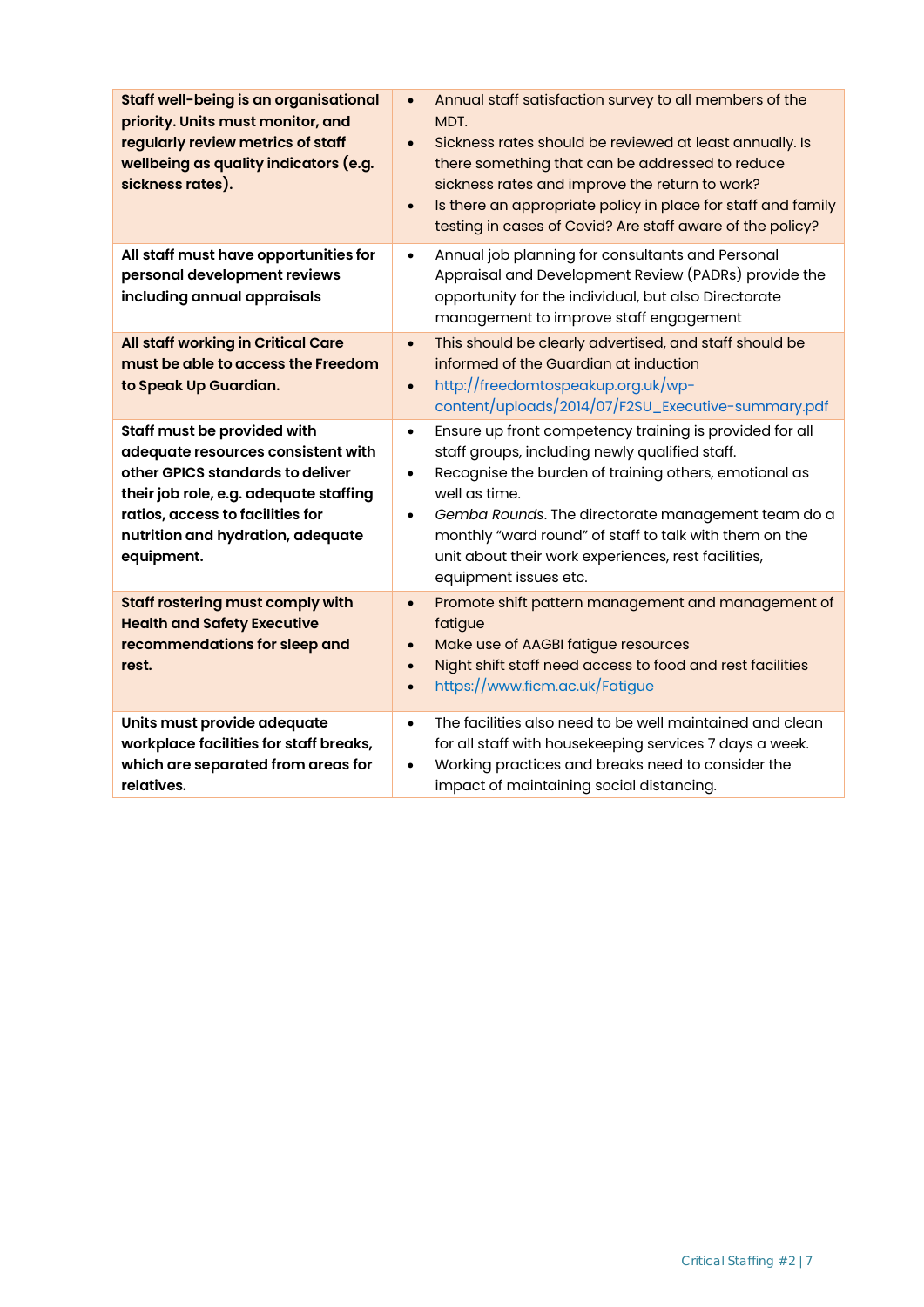## <span id="page-7-0"></span>**3. PRIMARY PREVENTION IDEAS: AN INDIVIDUAL'S WELLBEING**

In addition, we recommend the following as ideas to adapt and modify for your local unit.

## **3.1 Engagement**

Engagement is considered to be the opposite end of the spectrum to burnout. Individuals need to feel they are valued within the team. Think about how you include, and engage with individuals in your team. Possible areas for attention are:

- The induction for all new staff members should also explain how the department is managerially structured, and how its processes are supposed to function. This should help enable people to highlight to relevant leads where processes are not working effectively.
- How and where the individual sits within the wider organisation is important, and how they are listened to is necessary for good governance, and staff engagement. Providing a single centralised source of up to date information, and an ability to access information about unit staffing demands when not working, can reduce anxiety and improve engagement.
- Keeping staff informed and involved in all changes, and specifically those that will likely affect them. If they are not already occurring, consider introducing a daily huddle/briefing meeting to highlight and provide immediate action plans for pressing issues e.g. staffing, near misses etc.
- Offering opportunities to put individual's ideas into practice to develop and innovate the team.
- A clear mechanism to communicate with all staff members.

#### **3.2 Fairness**

Clear, open and transparent structures for how all individuals can apply, and be allocated funding for education or attendance at meetings are needed. Individuals who do not feel they are being treated fairly will likely leave, or become disgruntled. The same goes for career progression – individuals must feel they stand a fair chance for progression; not progression by favouritism, nepotism etc.

#### **3.3. Education and Research**

The assessment of an individual's educational needs, and addressing them can be difficult but will be of benefit over time to staff recruitment and retention. A proactive education team will benefit the whole team dynamic.

An active research programme and team, combined with the opportunity for interested individuals to engage in unit research, can help provide career progression for individuals as well as unit recognition within the hospital and wider.

Provide self-directed learning opportunities as well as 'face to face' training to maximise the opportunity and flexibility.

## **3.4 Change management for the individual**

This could be a return to work policy, or for example provision of support for the transition from Trainee to Consultant. Change is often very stressful. A new staff member's Induction and Welcome pack can be brought together by the directorate to help the transition. There are also courses e.g. Consultant Intensivist Transition Course (CIT) for medical staff. Mentoring/coaching should be offered to all new members of the department. FICM has also recently launched FICM [Thrive](https://www.ficm.ac.uk/careers-recruitment-workforce/ficm-thrive) to provide mentoring to consultants.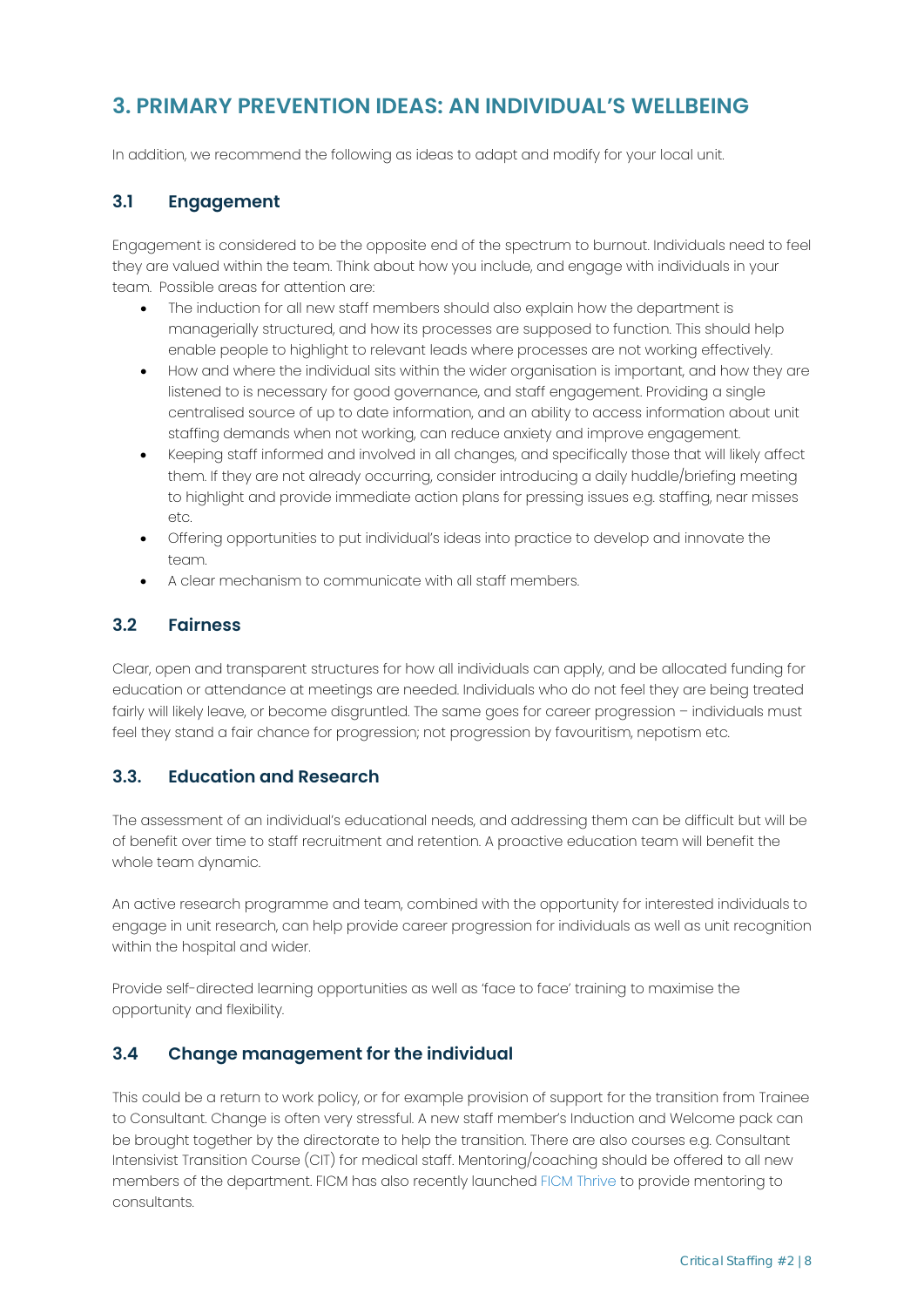## **3.5 Individual's job planning**

Job planning and appraisals need to be addressed annually. This includes the cultivation of talent and opening up of new opportunities. Individual's job plans need to be flexible, and also take into account an individual's changing needs over their career, including with reference to on-call and night-work as an individual ages, or experiences of other limiting factors. Refer to Critical Staffing #1, for more information on effective job planning.

#### **3.6 Support for staff with caring responsibilities**

Critical Staffing #3 will provide further detail on support for staff who return to work after a career break. Support for, and policies related to individuals with caring responsibilities should be clearly signposted.

#### **3.7 Rest facilities and social areas**

Ensuring the good provision of rest and sleep facilities for staff helps to highlight the value placed on them by the department, and by the wider organisation. This should be central to any unit design/redesign. Clean, comfortable and well looked-after social areas are vitally important to foster the team, and individual. Covid-19 has highlighted the need for adequately large, well-ventilated staff areas to allow breaks together. The positive aspects of working in Critical Care need to outweigh the unavoidable stresses involved in caring for the critically ill and their families. Well-rested staff are safer for patients, and safer road users.

#### **3.8 Breaks and nourishment**

Well-nourished staff have higher morale and make safer decisions. Units should provide kitchen facilities with the ability to heat food, prepare light meals, and make hot drinks. Rest/break facilities where possible, should allow for uninterrupted breaks. The hospital should provide access to hot food at night, weekends and bank holidays.

#### **3.9 The emotional impact of work and trauma response**

Staff benefit from learning how to manage the demands of their role, and recognise their own stress signature. A common stressor in Critical Care is witnessing traumatic incidents or ongoing patient stories that leave staff at risk from direct and vicarious traumatisation. Covid has placed additional burdens on staff who have been required to break bad news and manage end of life care remotely, over the telephone or via video-calls.

Training all staff in recognising symptoms of post-traumatic stress disorder is useful, and making use of peer assessment models such as TRIM (Trauma Risk Management)<sup>[iv](https://www.marchonstress.com)</sup> is advisable. The Intensive Care Society are currently planning a Peer Support Framework<sup>y</sup>. .

Developing systems to have conversations about work, and process experiences at work at individual and group level are helpful. Consider regular check-ins at the start of the shift and at the end, particularly in more testing shifts where staff may provide a 'hot debrief'. The principles of psychological first ai[dvi](https://www.who.int/publications/i/item/9789241548205) are a possible framework to consider. Systematic 'cold debriefs' are not recommended[vii,](https://www.nice.org.uk/guidance/ng116) however evidence suggests where there is a focus on conversation and recovery, having discussions around the impact of the work are both welcomed and helpful to staff. Frameworks such as Schwartz Rounds and similar are useful[viii.](https://www.pointofcarefoundation.org.uk/our-work/schwartz-rounds/)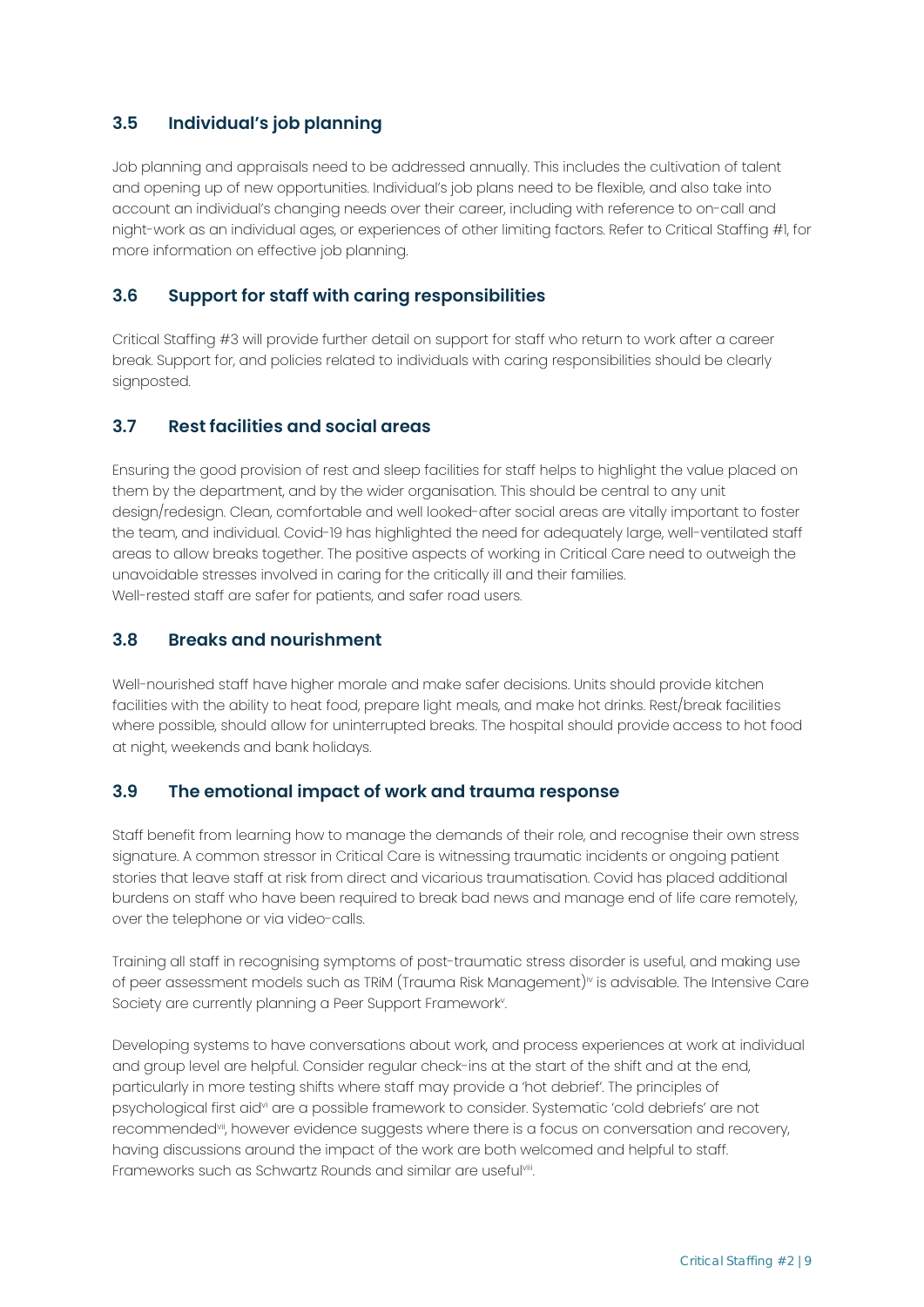# <span id="page-9-0"></span>**4. PRIMARY PREVENTION IDEAS: DEPARTMENT CULTURE AND WELLBEING**

## **4.1 Leadership**

Relationships with managers and having the right leadership approach is the strongest predictor of workplace wellbeing<sup>ix</sup>. Leaders should have access to training, coaching/mentorship and 360 degree leadership evaluation such as the NHS Healthcare Leadership Model<sup>x</sup>. .

The visibility of leaders and management teams is key, particularly during Covid. Outside of Covid areas, try *'Gemba Rounds'* as a way of walking around the unit once a month to ask staff, "What's going on for you in your working day?"

#### **4.2 Engagement**

Regular consultant meetings and senior MDT staff meetings are essential. Regular attendance should be strongly encouraged and ideally job planned as either in supporting professional activity time (SPA), or rostered. The attendance of a consultant meeting by a trainee spokesperson allows their voice, and a different perspective to be heard.

#### **4.3 Strategy**

Ensure staff are aware of the department's strategic direction, and make use of tools such as Collective Leadership tools<sup>xi</sup> to help staff feel part of any change. Engagement and strategy are codependent.

*"Leaders need to ensure that all staff adopt leadership roles in their work and take individual and collective responsibility for delivering safe, effective, high-quality and compassionate care for patients and service users. Achieving this requires careful planning, persistent commitment and a constant focus on nurturing leadership and culture".*

*Developing collective leadership for healthcare. The Kings Fund (2014).*

Individual areas of leadership e.g. education, governance, quality and safety, morbidity and mortality, research etc. need to coalesce, and be recognised by the whole unit.

## **4.4 Group job planning**

A clear understanding of what the department's needs and the subsequent allocation of those individual roles in individual's job plans. Future planning and succession for allocated roles is important for smooth transitions, fairness and transparency.

#### **4.5 Recruitment and retention rates**

Directorate management should regularly review recruitment and retention rates to attempt to understand where the potential problems are. Local issues specific to your directorate may be crucial to retention and might need to be specifically addressed.

#### **4.6 Clinical handovers**

The importance of good timekeeping for the whole MDT, with a structure to capture risks, address them, and feedback to the department. Using an adapted WHO surgical checklist for introductions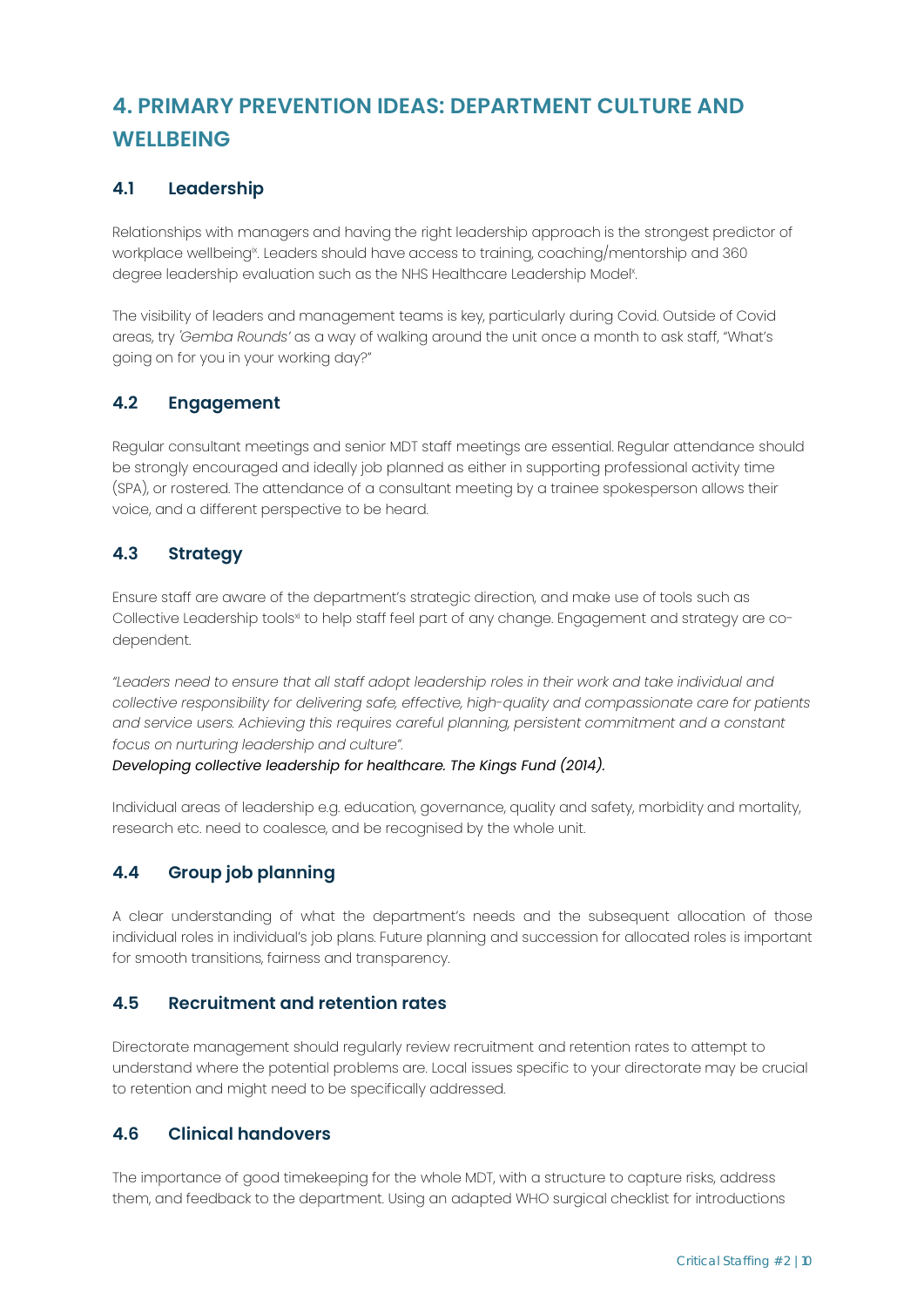before the ward round starts can be useful. Utilise 'frameworks' for communication such as the IHI SBAR approach<sup>xii</sup>. Safe travel after work should be raised.

## **4.7 Mortality & Morbidity meetings**

Specifically offering time for individuals to reflect and process the potentially traumatic nature of clinical work has been linked to improved individual and team's clinical and emotional experience. Building this into structures such as Mortality & Morbidity meetings (M&Ms), or where departments have access to clinical psychology, and also offering Reflective Rounds. Engaging with other departments in joint M&Ms can improve inter-departmental culture and relationships.

## **4.8 Education of the MDT**

Simulation can improve human factors and multidisciplinary (MDT) team building. This does not need to be high fidelity but the impact of holding remote meetings on MDT education and ability to contribute can be significant.

Use protected learning days as a way of bringing the team together to learn, improve and build better relationships. Try inviting other teams to engage with your quality and safety, as well as M&M meetings to improve relationships, culture and understanding between departments.

## **4.9 Policies, differential attainment and inclusivity**

Critical Care teams are increasingly diverse, with individuals undertaking different roles and different models of flexible working. Team members will come from a large range of cultures, geographies and generations. It is therefore essential to consider all these factors and those of any protected characteristics in the creation of any department policies that impact staff. Alienation will negatively affect wellbeing. It is important that there are equal opportunities for appointment and advancement within the department across different genders, sexual orientations, races, religion, and disabilities.

Critical Staffing #1, in the sections on good rota design, goes into further detail on making Critical Care a specialty that is possible to practice until retirement.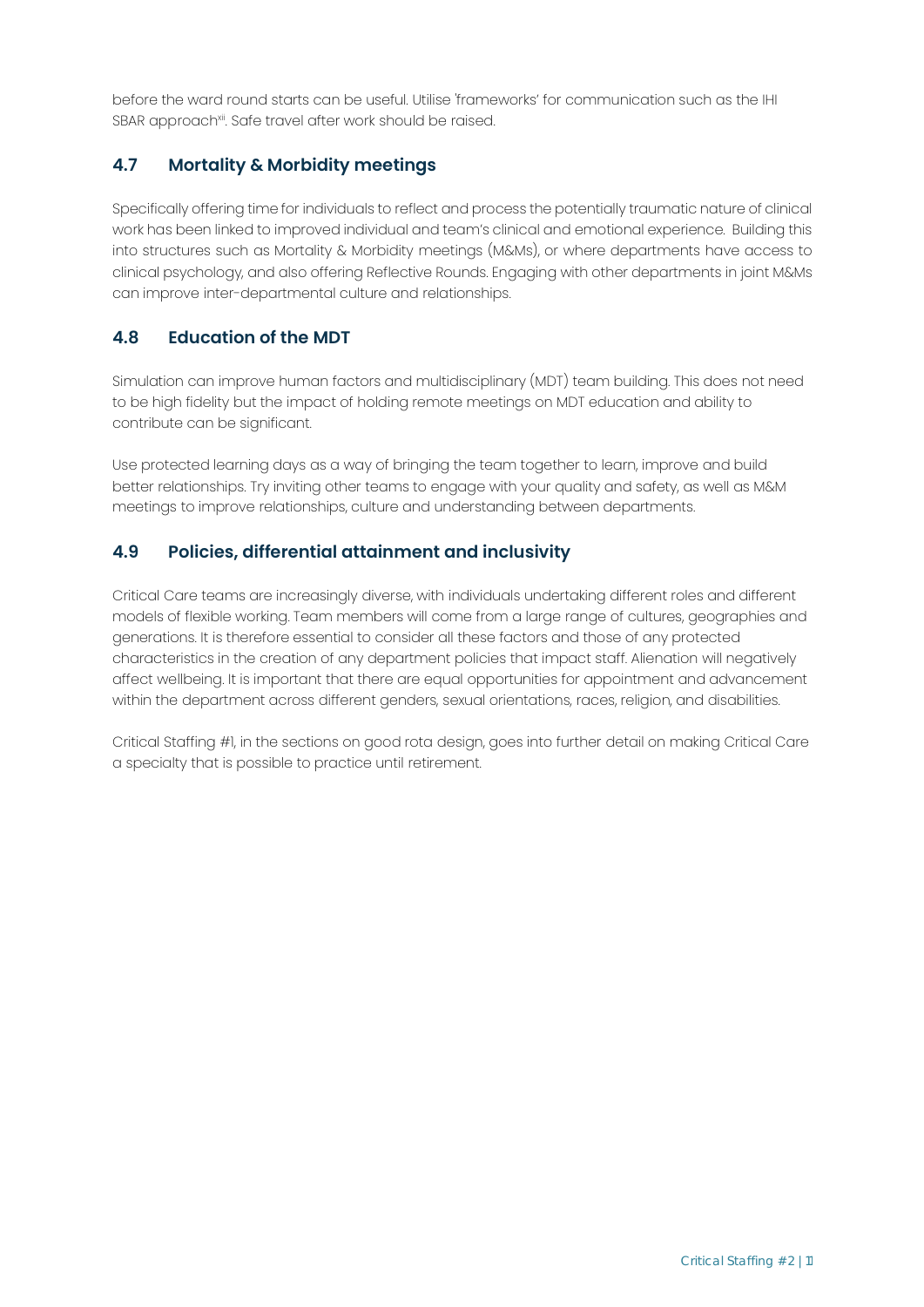# <span id="page-11-0"></span>**5. SECONDARY INTERVENTIONS THAT CAN BE PROVIDED ARE NEEDED**

## **5.1 Managing bullying and rudeness and creating a just culture**

Proactively deal with bullying and rudeness early. Access resources from the Civility Saves Lives campaign[sxiii.](https://www.civilitysaveslives.com) In competitive, low resourced environments, there is a risk that people will shift from thriving to just surviving. Some people naturally struggle to engage where there is open participation or collaboration and will retreat into psychologically safe ways of behaving.

Financial resources are tight in the NHS, but you can improve people's resources of support, control and fairness to encourage more collaborative 'thriving' systems. However, repeated bullying behaviour should be tackled, making use of local workforce systems. Bringing evidence from psychological safety into structures (such as the Undermining Toolkit from the Royal College of Obstetricians and Gynaecologists<sup>xiv</sup>).

It may be work allocating an internal 'Freedom to Speak Up Guardian'. Taking the approach of a Just Culture to create learning rather than punitive cultures<sup>x</sup>, and supplement this with use of systems such as Learning from Excellence<sup>xvi</sup>.

#### **5.2 Access to support systems**

The availability and awareness of Support Systems should be clear to all within the department. Most NHS Trusts/Health Boards have access to mediation, and Occupational Health for wellbeing and workforce issues. Leaders should stay aware and keep up to date with their local resources. Where and when necessary, members of staff can then self-refer or be referred for support.

Finally, access to psychological therapies is important and can be accessed from a number of different sources. The directorate management team should clearly understand what is available in their Trust/Hospital/Health Board:

- Primary and secondary NHS mental health services are available via the GP.
- Some NHS Trusts have access to counselling, or psychological therapies via their Occupational Health service.
- Some Critical Care departments have chosen to directly fund access to a Clinical Psychologist to offer more rapid access to individual interventions, but also to support the department in providing primary interventions, organisational health monitoring, awareness training, and team building.
- The Deanery provides access to psychological therapies via the Professional Support Unit.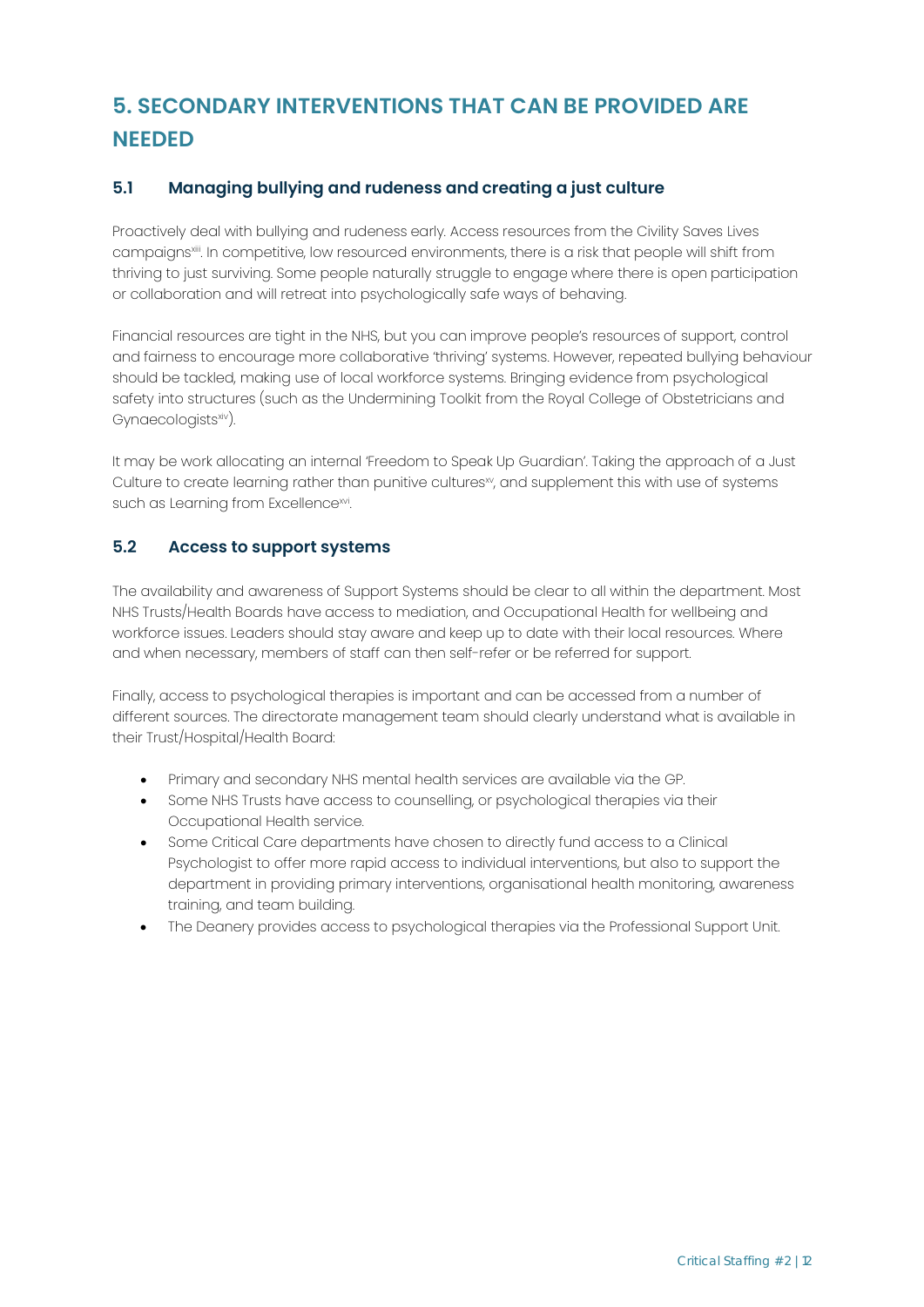# <span id="page-12-0"></span>**6. WORKFORCE RECOVERY POST COVID**

The principles of workforce recovery are no different from those pre or post-Covid. The pandemic and resulting severe stresses on the multidisciplinary team have however highlighted the importance of looking after the whole team's wellbeing. This care needs to come from within Critical Care directorates, but also by recognition and practical support from senior hospital managerial structures including estates.

NHS England, NHS Improvement and NHS London held a series of very well attended remote access workshops in February 2021. Effectively these were five London Critical Care Operational Delivery Networks (ODNs), aligned with their integrated care systems, and Critical Care hubs.

The Integrated Care Systems Critical Care hubs all have a clinical lead, reporting officer, nurse representation (divisional nurse, nurse lead for Critical Care). This initiative was then open to all Critical Care multidisciplinary care staff across London's Critical Care services. The principles this group designed are however equally applicable across England, Scotland, Wales and Northern Ireland. The workshops were led by Dr Julia Wendon and Professor Andy Rhodes. A set of principles were agreed by an iterative process conducted through chaired workshops.

#### **Key Principles:**

- Staff who feel well supported and well informed have lower levels of anxiety
- Provide clear communication of the resources available and ensure the information your staff need is all readily accessible in one place
- Support should be provided for **individuals** and for **teams**
- Initial support should focus on **Rest, Recovery** and **Recuperation** time
- Develop peer to peer support systems as a first line resource for responding to traumatic events.

#### **Operational Principles:**

- Ensure all staff groups are involved in consultation and enabled to work through the solutions that best apply to your service and team
- Use influence and leverage to ensure the right principles are prioritised
- Demonstrate visible senior leadership and engagement in recovery before restoration of services.

#### **Design Principles:**

- **1. Staffing ratios** maintain a minimum of national surge staffing levels before redeployment with an aim to return to GPICS v2 standards.
- **2. Annual leave** all staff should be supported to take the annual leave that supports their individual need.
- **3. Recovery and restore time** all staff should be rostered to a minimum level of non-clinical recovery time in the short and long term.
- **4. Psychological support and resilience** include psychologically aware conversation in 'one to one' return to practice conversations after a period of time away.
- **5. Estates** long term estates changes that improve wellbeing e.g. designated quiet space, sleeping pods.
- **6. Awareness** of local, NHS and other organisation wellbeing offers e.g. ICS offer.
- **7. Psychological interventions** ensure sufficient capacity for referral and self-referral for assessment and/or treatment.
- **8. Career Development** review roster design and flexibility, team based structures and working practices.
- **9. Equity** ensure all are able to access opportunities.
- **10. Reward** ensure staff are rewarded fairly and appropriately for additional work done.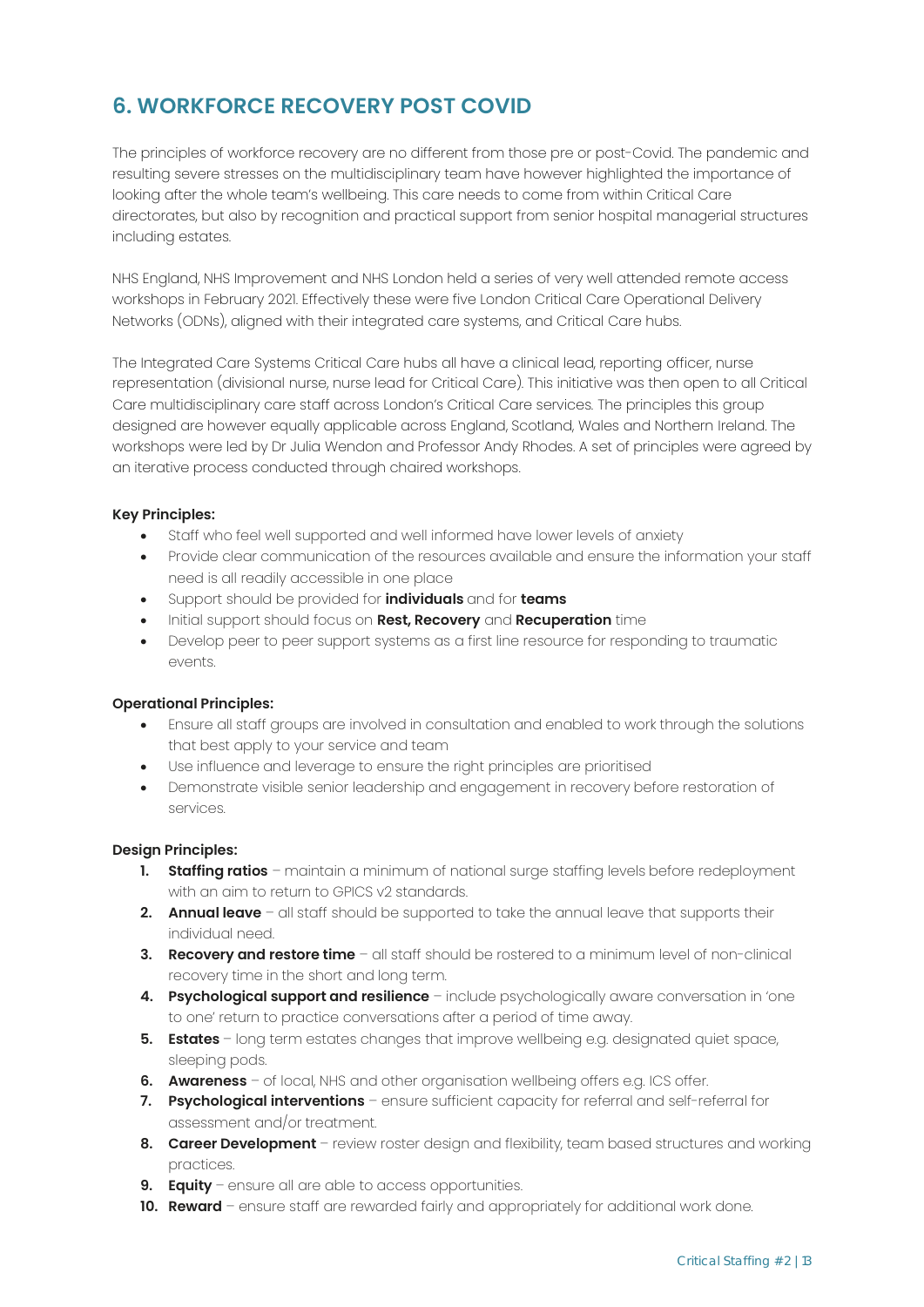#### **Barriers to Accessing Wellbeing Support:**

- **1. Awareness.** Consider how you raise awareness of the support on offer. Email 'spamming' is not beneficial and can lead to 'decision paralysis'.
- **2. Time.** Give staff time away from the clinical environment to access the support on offer
- **3. Confidentiality.** Nurture trust so staff feel their needs will be explored sensitively and confidentially.
- **4. Fatigue.** Staff may currently be feeling fatigued or overwhelmed to properly consider what support they need.
- **5. Denial.** Staff may not wish to acknowledge they need help.
- **6. IT.** Consider what Apps and electronic resources you promote. Staff may access them from their phones or from home or on breaks.
- **7. Overload.** Offering too much may be overwhelming and again lead to 'decision paralysis' as staff cannot judge what is right for them.
- **8. Coercion.** Do not assume staff need or wish to access wellbeing support through work, they may have other alternative sources of support e.g. family.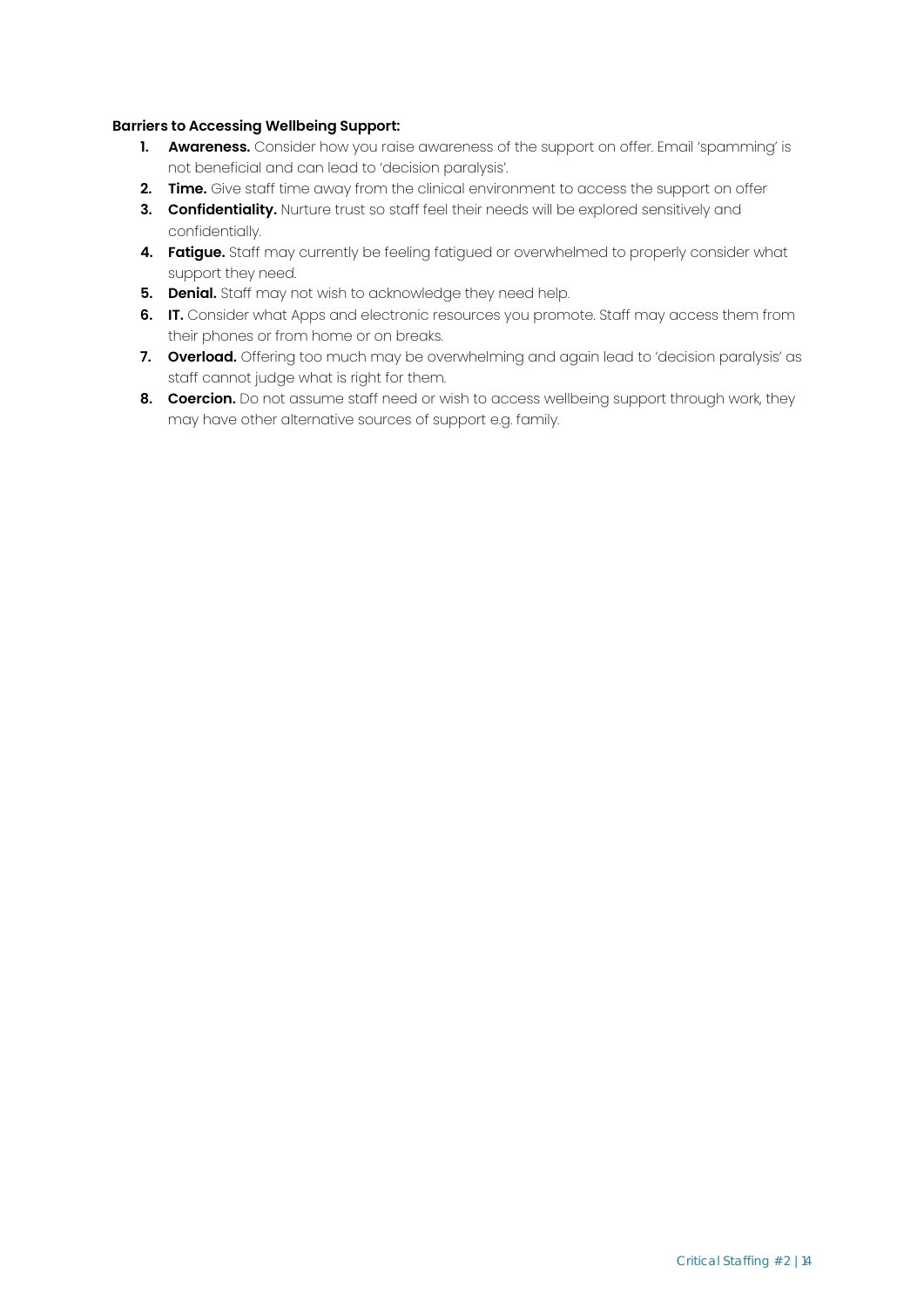## <span id="page-14-0"></span>**LINKS TO USEFUL RESOURCES**

#### **FICM Wellbeing Centre**

<https://www.ficm.ac.uk/careers-recruitment-workforce/wellbeing-centre>

#### **GMC guidance: Caring for doctors, caring for patients**

[https://www.gmc-uk.org/-/media/documents/caring-for-doctors-caring-for-patients\\_pdf-](https://www.gmc-uk.org/-/media/documents/caring-for-doctors-caring-for-patients_pdf-80706341.pdf)80706341.pdf

#### **Academy of Medical Royal Colleges 'Support for doctors' resource**

<http://www.aomrc.org.uk/supportfordoctors/>

#### **Intensive Care Society Wellbeing Hub**

[www.ics.ac.uk](https://www.ics.ac.uk)

## **REFERENCES**

<sup>i</sup> Stress and its impact on the [workplace.](https://www.nhsemployers.org/retention-and-staff-experience/health-and-wellbeing/taking-a-targeted-approach/taking-a-targeted-approach/stress-and-its-impact-on-the-workplace) NHS Employers, 2019.

ii [http://www.hse.gov.uk/stress/standards/](https://www.hse.gov.uk/stress/standards/)

iii Botwinick L, Bisognano M, Haraden C. Leadership Guide to Patient Safety. IHI Innovation Series white paper. Cambridge, MA: Institute for Healthcare [Improvement;](http://www.ihi.org/resources/Pages/IHIWhitePapers/LeadershipGuidetoPatientSafetyWhitePaper.aspx) 2006.

iv [www.marchonstress.com](https://www.marchonstress.com)

<sup>v</sup> [https://www.ics.ac.uk/ICS/ICS/Wellbeing\\_resources/Peer\\_support\\_programme.aspx](https://www.ics.ac.uk/ICS/ICS/Wellbeing_resources/Peer_support_programme.aspx)

vi [https://www.who.int/mental\\_health/publications/guide\\_field\\_workers/en/](https://www.who.int/publications/i/item/9789241548205)

vii NICE [NG116] (2018) Post [Traumatic](https://www.nice.org.uk/guidance/ng116) Stress Disorder

[viiihttps://www.pointofcarefoundation.org.uk/our-work/schwartz-rounds/](https://www.pointofcarefoundation.org.uk/our-work/schwartz-rounds/)

ixNICE Guideline [NG13] (2015) Workplace health: [management](https://www.nice.org.uk/guidance/ng13) practices

- <sup>x</sup> <https://www.leadershipacademy.nhs.uk/resources/healthcare-leadership-model/>
- xi <https://www.kingsfund.org.uk/publications/developing-collective-leadership-health-care>
- xii <http://www.ihi.org/resources/Pages/Tools/SBARToolkit.aspx>
- xiii [www.civilitysaveslives.com](https://www.civilitysaveslives.com)
- xiv <https://www.rcog.org.uk/underminingtoolkit>
- xv [https://improvement.nhs.uk/resources/just-culture-guide/](https://www.england.nhs.uk)
- xvi [https://learningfromexcellence.com/](https://learningfromexcellence.com)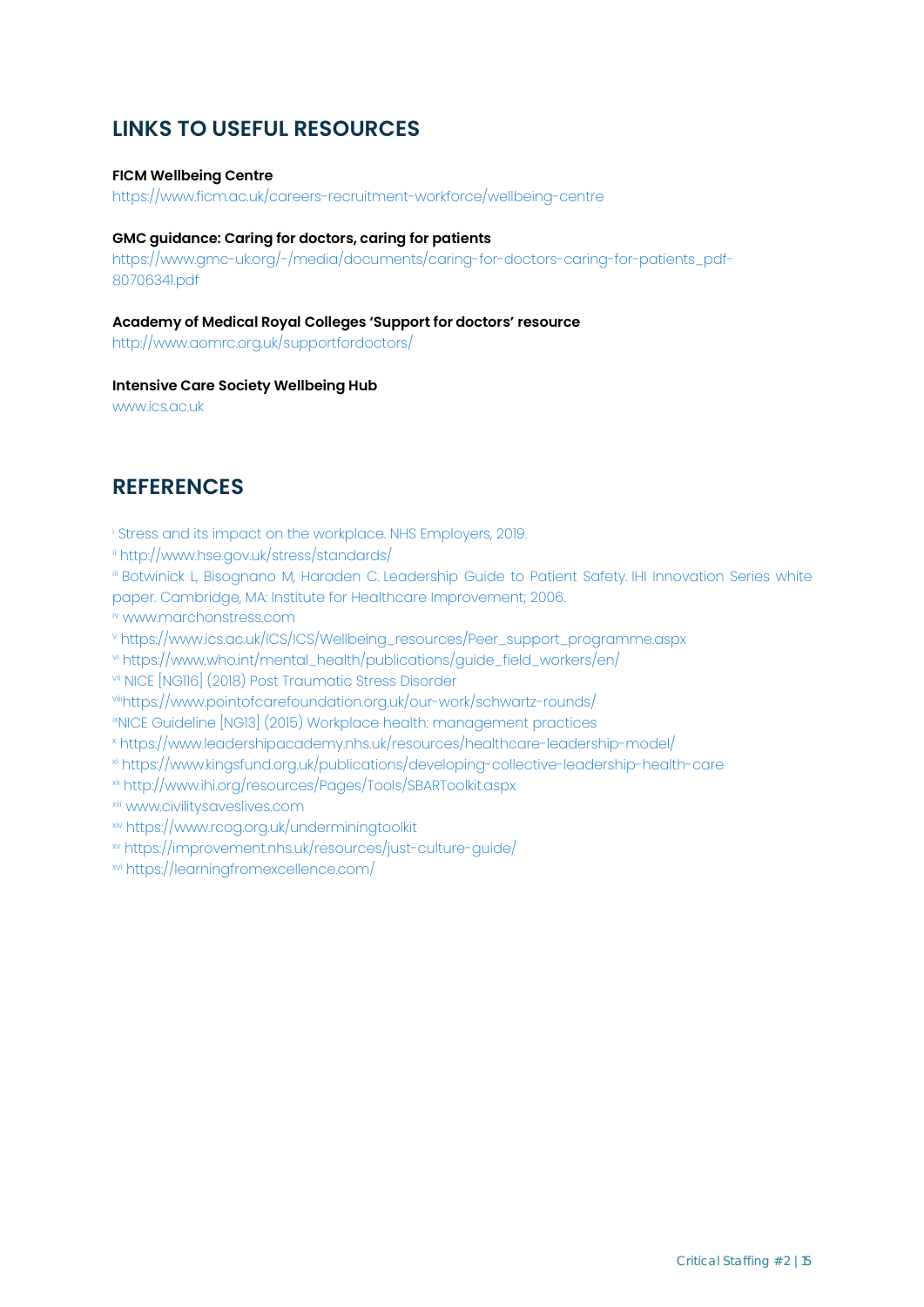# **ATTRIBUTES**

**Authors:** Dr Julie Highfield, Dr Daniele Bryden, Dr Jack Parry-Jones, Mr Daniel Waeland

**Editor:** Ms Natalie Bell

**Designer**: Mrs Dawn Tillbrook-Evans

**Reviewed by** FICM's Careers, Recruitment & Workforce Committee

© Faculty of Intensive Care Medicine JUNE 2021